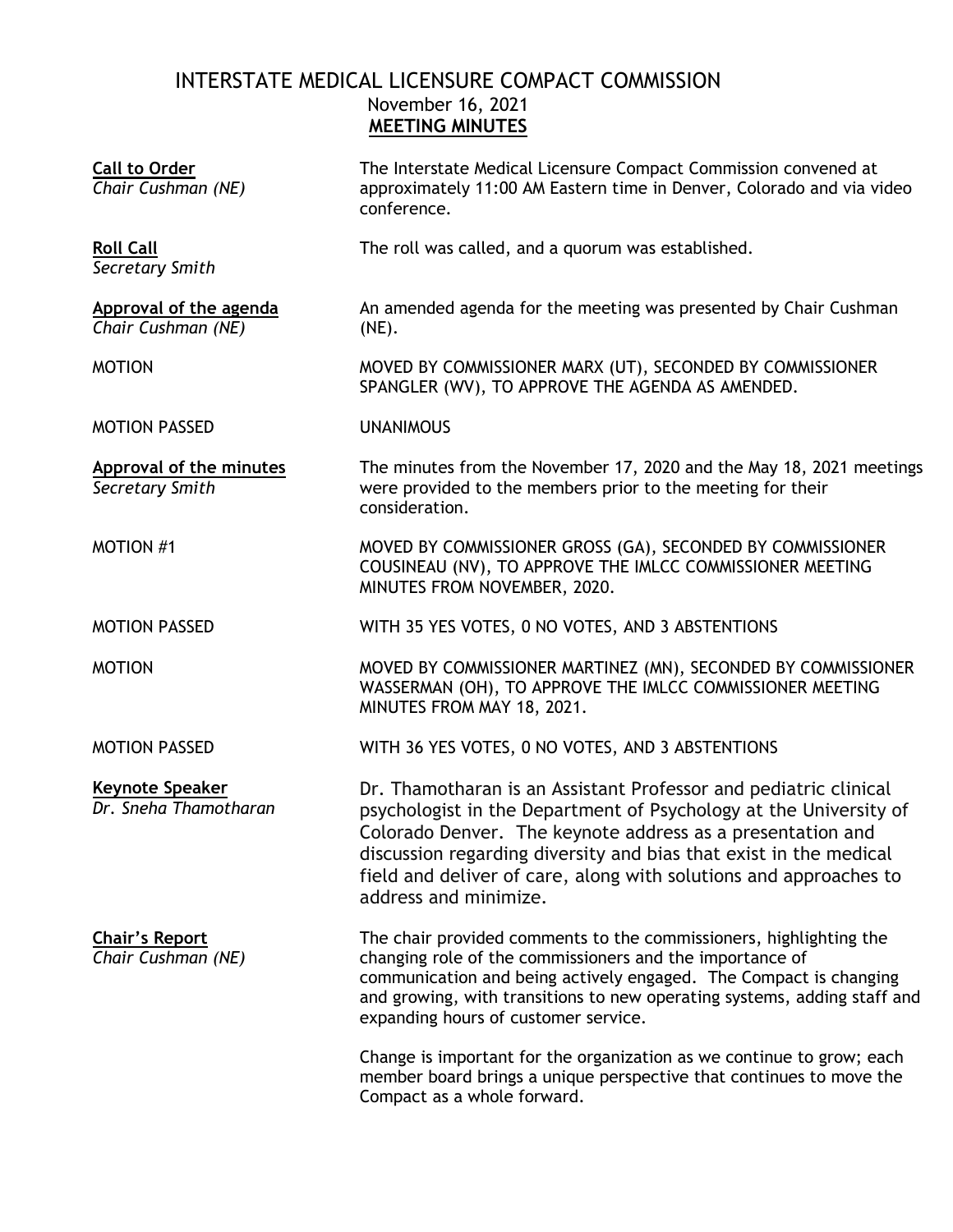### **Executive Director's Report** *Executive Director Smith*

The executive director provided an update on the 3 major operational areas: Operations, Fiscal and Technology.

- Operations Group, headed by Dave Clark:
	- o Implemented a new phone system
	- $\circ$  Created a tracking process for issues reported by customer service via phone calls and emails.
	- $\circ$  Finding way to partner with member board staff to solve problems
	- o Developed an "On-boarding and Training" process for new boards to understand the system and processes
	- Fiscal Group, headed by Todd Mata
		- o Developed a fiscal model for revenue modeling and fee analysis
		- $\circ$  Completed or will be completing 3 fiscal audits covering FY 2019, 2020 and 2021 in a single year
		- o Develop internal controls and written procedures to create accountability
		- o Kicked of the investment of funds to start the Compact on a self-endowment pathway
- Technology Group, headed by Dale Watts
	- o Finalized a comprehensive data mapping project
	- o Created and implemented system and vendor controls
	- o Moved from a vendor heavy maintenance and development process to a staff directed process and controls
- The overall picture of the Compact management from outside experts; auditors, system expert reviewers, and ongoing independent testing, show an IT system and management actions that are positive, indicative of good management processes and demonstrate sound decision making and appropriate risk analysis.
- The Compacts 46 member boards in the previous 12 months:
	- o Processed nearly 17,000 applications
	- o Issued nearly 26,000 licenses
	- $\circ$  Earned more than \$3.6 million dollars in fees
	- o Handled over 11,000 financial transactions

**Report from Legal Counsel** Mr. Masters requested that his report be conducted in a session closed to the public in order to provide legal advice.

MOTION MOVED BY COMMISSIONER SILAS (AL), SECONDED BY COMMISSIONER HUNTHAUSEN (MT), THAT THE MEETING BE CLOSED TO THE PUBLIC IN ORDER TO RECEIVE LEGAL ADVICE AS AUTHORIZED BY IMLCC STATUTE, SECTION 11, PARAGRAPH H.

### MOTION PASSED UNANIMOUS

*Rick Masters*

**Meeting closed to the public** The meeting was closed from 10:55 am to 11:03 am Mountain Time. During this time the commissioners, IMLCC Executive Director and Legal Counsel were segregated into a private conference call room where no members of the public were included and members of the public retired from the meeting space and the room secured. The general conference call room remained active for members of the public. At the conclusion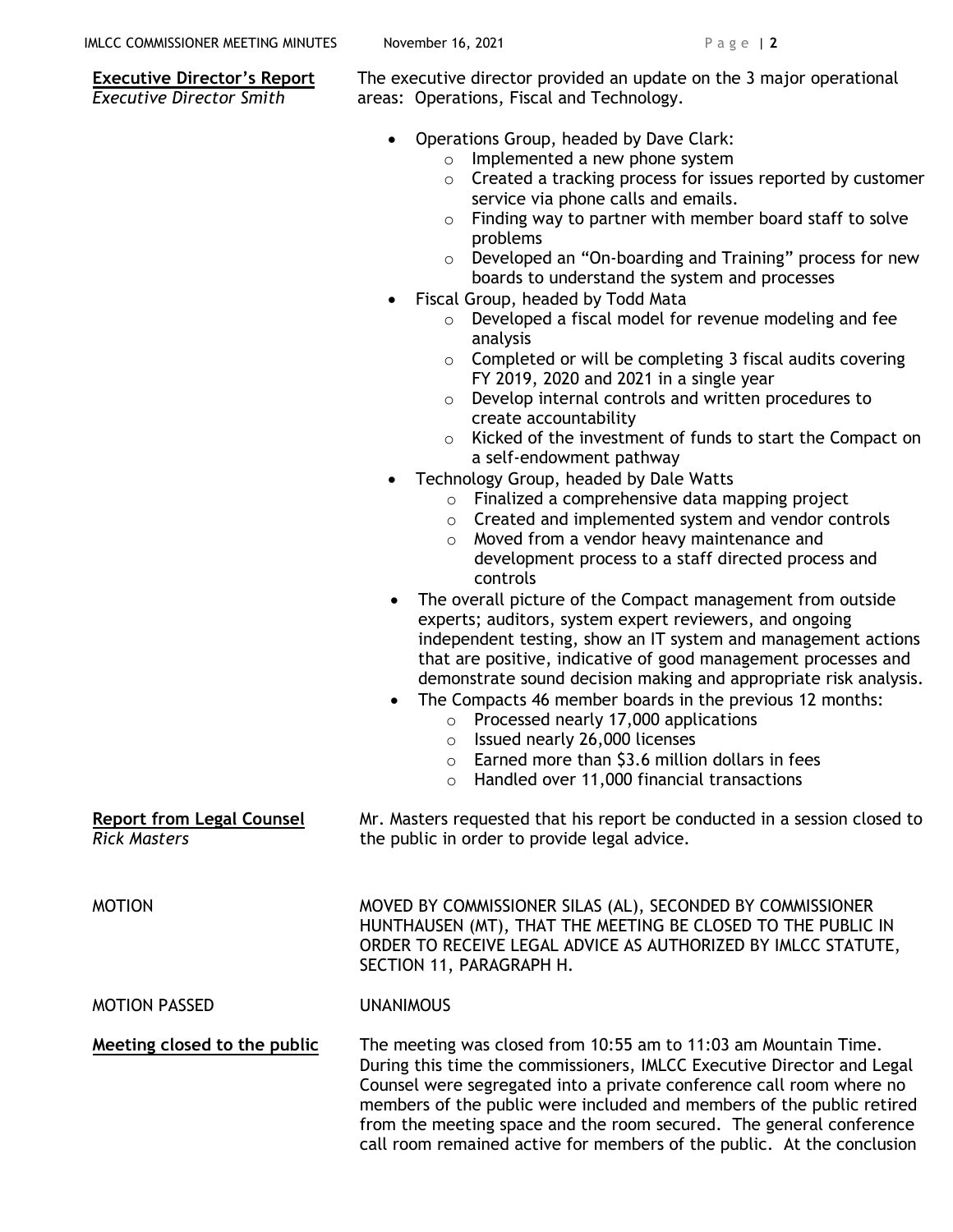|                                                                | of the closed session, the private conference call room was emptied and<br>the meeting resumed in public session.                                                                                                                                                                                                                                                                                                                                                                                   |
|----------------------------------------------------------------|-----------------------------------------------------------------------------------------------------------------------------------------------------------------------------------------------------------------------------------------------------------------------------------------------------------------------------------------------------------------------------------------------------------------------------------------------------------------------------------------------------|
| <b>Rulemaking Hearing</b><br>Commissioner Martinez (MN)        | At 11:10 am Mountain Time, the commission was called to order for the<br>purpose of a rulemaking hearing as authorized by IMLCC Statute, Section<br>15. The rulemaking hearing was noticed and opportunity for comment<br>was done in accordance with IMLC Rules, Chapter 1. The proposed rules<br>were discussed and additional opportunity for comments from<br>commissioners and the public were provided during the consideration of<br>the proposed rule.                                      |
|                                                                | A copy of the proposed amendments to IMLC Rules - Chapter 2 and<br>Chapter 7 along with proposed amendments to IMLC - Policy 9 were<br>provided prior to the meeting. The change to IMLC Rule Chapter 2 was<br>to provide clarification regarding paragraph 2.6. The changes to IMLC<br>Rule Chapter 7 were a complete revision of the rule. The changes to<br>IMLC Policy 9 were to provide clarification regarding the investment<br>strategy and constraints regarding investment opportunities. |
|                                                                | The proposed amendments were considered separately and a discussion<br>was help prior to each motion.                                                                                                                                                                                                                                                                                                                                                                                               |
| <b>MOTION</b>                                                  | MOVED BY THE RULES AND ADMINISTRATIVE PROCEDURES COMMITTEE, A<br>MOTION BY A COMMITTEE DOES NOT REQUIRE A SECOND, TO AMEND<br>IMLCC RULE CHAPTER 2 - RULE ON INFORMATION PRACTICES.                                                                                                                                                                                                                                                                                                                 |
| <b>MOTION PASSED</b>                                           | <b>UNANIMOUS</b>                                                                                                                                                                                                                                                                                                                                                                                                                                                                                    |
| <b>MOTION #2</b>                                               | MOVED BY THE RULES AND ADMINISTRATIVE PROCEDURES COMMITTEE, A<br>MOTION BY A COMMITTEE DOES NOT REQUIRE A SECOND, TO AMEND IMLC<br>RULE CHAPTER 7 - RULE ON COMPLIANCE AND ENFORCEMENT.                                                                                                                                                                                                                                                                                                             |
| <b>MOTION PASSED</b>                                           | <b>UNANIMOUS</b>                                                                                                                                                                                                                                                                                                                                                                                                                                                                                    |
| <b>MOTION #3</b>                                               | MOVED BY THE RULES AND ADMINISTRATIVE PROCEDURES COMMITTEE, A<br>MOTION BY A COMMITTEE DOES NOT REQUIRE A SECOND, TO AMEND IMLC<br>POLICY #9 - POLICY ON INVESTMENT STRATEGIES.                                                                                                                                                                                                                                                                                                                     |
| <b>MOTION PASSED</b>                                           | WITH TWO COMMISSIONERS ABSTAINING                                                                                                                                                                                                                                                                                                                                                                                                                                                                   |
|                                                                | The rulemaking hearing was concluded at 11:23 am Mountain Time.                                                                                                                                                                                                                                                                                                                                                                                                                                     |
| <b>Working Lunch Discussion</b><br><b>Controller Todd Mata</b> | A presentation on the IMLC internal controls and budget reporting was<br>provided by the Todd Mata, Controller. Members were provided<br>examples of the fiscal reporting reviewed by the Budget Committee<br>monthly and walked to the process of reading the financial statements.                                                                                                                                                                                                                |
| <b>Election of officers</b><br><b>Executive Director Smith</b> | Elections for the officers of the Commission were held in accordance of<br>IMLCC Bylaws, Article III, Section 1. A call for nominations was held for<br>each position, discussion held, nominations were then closed, and the<br>nominations voted on by members as separate actions.                                                                                                                                                                                                               |
| <b>CHAIR</b>                                                   | Commissioner Cousineau (NV) nominated Commissioner Mark Spangler<br>(WV) to the position of IMLCC Chair. The nomination was seconded by                                                                                                                                                                                                                                                                                                                                                             |

IMLCC COMMISSIONER MEETING MINUTES November 16, 2021 Page | 3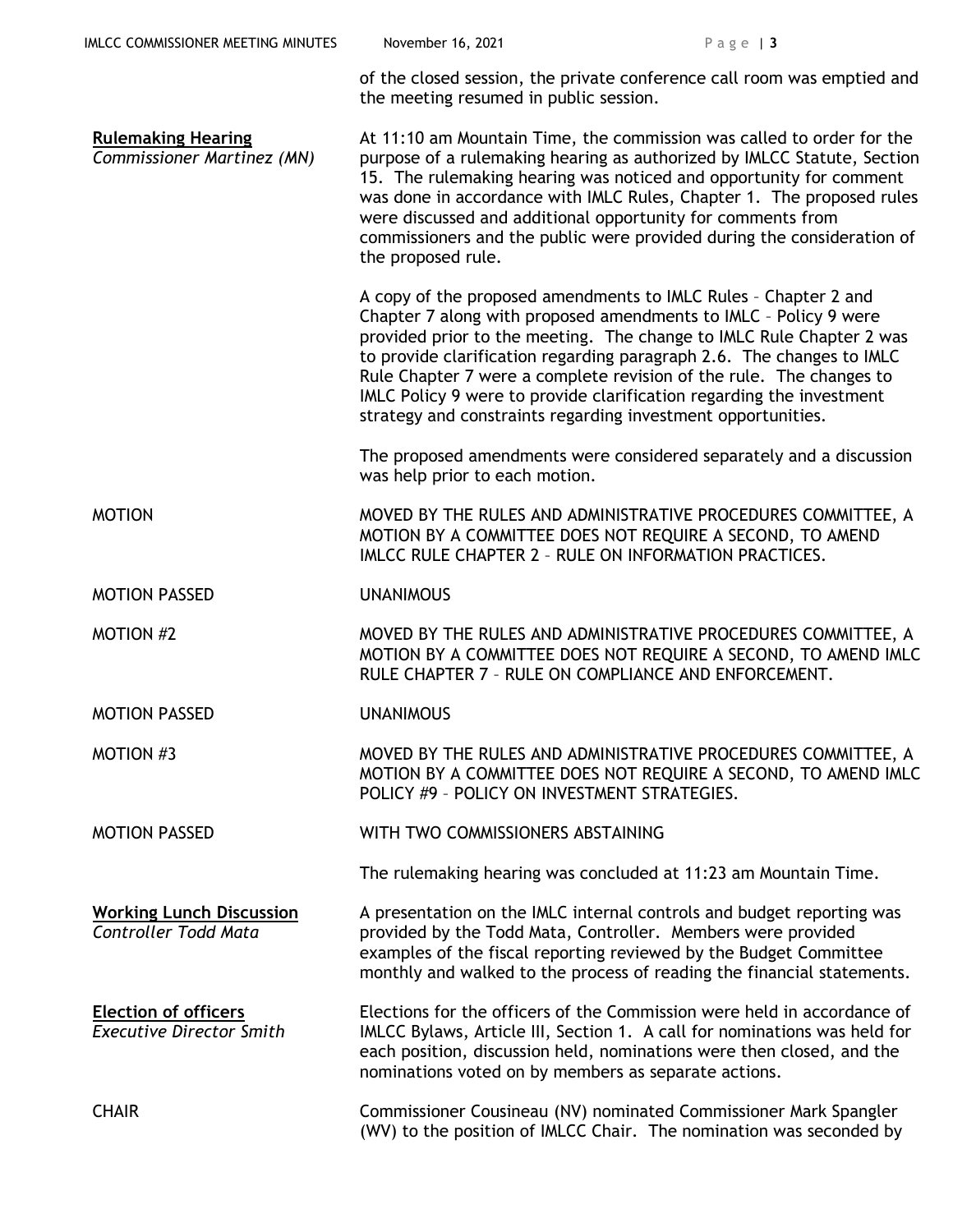| IMLCC COMMISSIONER MEETING MINUTES                                                     | November 16, 2021                                                                                                                                                                                                                                                                                                                                                                                                                                                                                                                                 | Page $ 4$                                                                                                                                                                                                                                                                                                                                                             |  |
|----------------------------------------------------------------------------------------|---------------------------------------------------------------------------------------------------------------------------------------------------------------------------------------------------------------------------------------------------------------------------------------------------------------------------------------------------------------------------------------------------------------------------------------------------------------------------------------------------------------------------------------------------|-----------------------------------------------------------------------------------------------------------------------------------------------------------------------------------------------------------------------------------------------------------------------------------------------------------------------------------------------------------------------|--|
|                                                                                        | discussion held. No other nominations were put forward.                                                                                                                                                                                                                                                                                                                                                                                                                                                                                           | Commissioner Farrelly (MD). The nomination was accepted and                                                                                                                                                                                                                                                                                                           |  |
| <b>MOTION</b>                                                                          | BY ACCLAMATION THE NOMINATIONS WERE CLOSED AND COMMISSIONER<br>SPANGLER (WV) WAS ELECTED TO THE POSITION OF CHAIR.                                                                                                                                                                                                                                                                                                                                                                                                                                |                                                                                                                                                                                                                                                                                                                                                                       |  |
| <b>VICE CHAIR</b>                                                                      | Commissioner Cousineau (NV) nominated Commissioner Christine Farrelly<br>(MD) to the position of IMLCC Vice Chair. The nomination was seconded<br>by Commissioner Hansen (SD). The nomination was accepted and<br>discussion held. No other nominations were put forward.                                                                                                                                                                                                                                                                         |                                                                                                                                                                                                                                                                                                                                                                       |  |
| <b>MOTION</b>                                                                          |                                                                                                                                                                                                                                                                                                                                                                                                                                                                                                                                                   | BY ACCLAMATION THE NOMINATIONS WERE CLOSED AND COMMISSIONER<br>FARRELLY (MD) WAS RE-ELECTED TO THE POSITION OF VICE CHAIR.                                                                                                                                                                                                                                            |  |
| <b>TREASURER</b>                                                                       | were put forward.                                                                                                                                                                                                                                                                                                                                                                                                                                                                                                                                 | Commissioner Farrelly (MD) nominated Commissioner Karen Silas (AL).<br>The nomination was seconded by Commissioner Martinez (MN). The<br>nomination was accepted and discussion held. No other nominations                                                                                                                                                            |  |
| <b>MOTION</b>                                                                          |                                                                                                                                                                                                                                                                                                                                                                                                                                                                                                                                                   | BY ACCLAMATION THE NOMINATIONS WERE CLOSED AND COMMISSIONER<br>SILAS (AL) WAS ELECTED TO THE POSITION OF TREASURER.                                                                                                                                                                                                                                                   |  |
| Action Item #1 - Request to<br>expend Reserve Funds<br><b>Executive Director Smith</b> | The action item included 3 separate motions regarding the expenditure<br>of reserve fund for the purpose of developing and implementing the next<br>phase of system development. After the motions were introduced by the<br>Executive Director and prior to the discuss of the motions by the<br>Commissioners, a procedural motion was made to suspend discussion and<br>postpone consideration of the matter until a later date. Such a<br>procedural motion is permitted and must be acted on prior to the<br>continuation of the discussion. |                                                                                                                                                                                                                                                                                                                                                                       |  |
|                                                                                        | Committee be formed to review the matter and provide<br>recommendations at the next Commission meeting.                                                                                                                                                                                                                                                                                                                                                                                                                                           | The concerns about the project were provided as the background behind<br>the request to postpone consideration until additional information could<br>be gathered. During the discussion, it was suggested that an Ad Hoc                                                                                                                                              |  |
|                                                                                        | After discussion, the question was called.                                                                                                                                                                                                                                                                                                                                                                                                                                                                                                        |                                                                                                                                                                                                                                                                                                                                                                       |  |
| <b>MOTION</b>                                                                          | STUDY THE MATTER AND PROVIDE RECOMMENDATIONS.                                                                                                                                                                                                                                                                                                                                                                                                                                                                                                     | MOVED BY COMMISSIONER FARRELLY(MD), AND SECONDED BY<br>COMMISSIONER MARTINEZ (MN), TO SUSPEND DISCUSSION UNTIL THE MAY<br>2022 COMMISSION MEETING AND TO FORM AN AD HOC COMMITTEE TO                                                                                                                                                                                  |  |
| <b>MOTION PASSED</b>                                                                   | WITH 6 COMMISSIONERS OPPOSED TO THE MOTION                                                                                                                                                                                                                                                                                                                                                                                                                                                                                                        |                                                                                                                                                                                                                                                                                                                                                                       |  |
| <b>Discussion Topic #1</b><br><b>Commissioner Reed (NV)</b>                            | to review the rule.                                                                                                                                                                                                                                                                                                                                                                                                                                                                                                                               | Commissioner Reed led a discussion regarding creating criteria for the<br>approval/refusal to accept Letters of Qualification by member boards.<br>After discussion, no action was taken; however, commissioners were<br>reminded that IMLC Rule Chapter 7 outlines the process for member<br>boards to raise and resolve disputes. All commissioners were encouraged |  |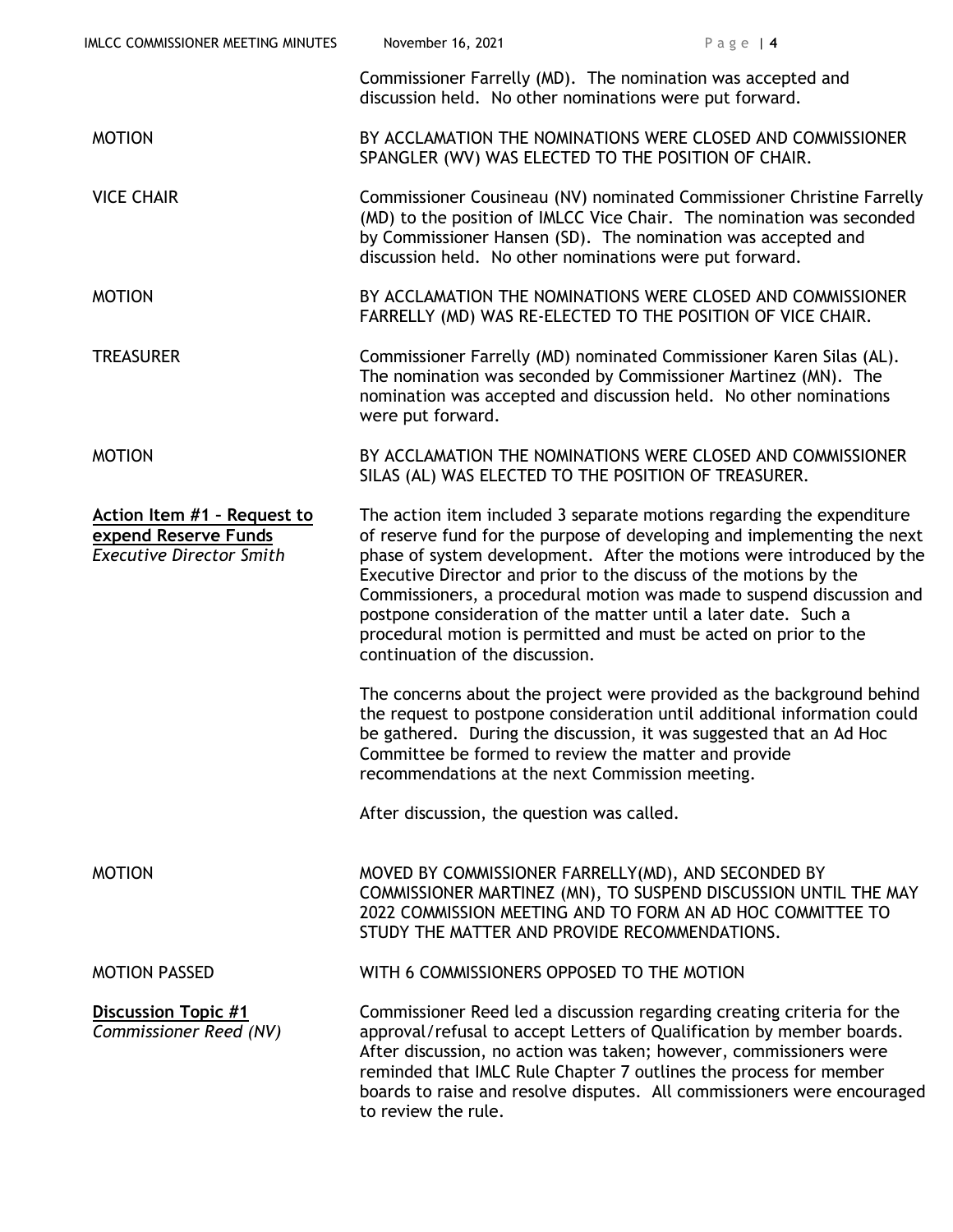| IMLCC COMMISSIONER MEETING MINUTES                                      | November 16, 2021                                                                                                                                                                                                                                                                                                                                                                                                                                                                                                                                   | Page $ 5$                                                                                                                                                                                                                                                                                                                                                                                                                                                                                                                                                                                                                                                                                                                                                                                                                                                                                                                                                                                                                                                                                                              |  |
|-------------------------------------------------------------------------|-----------------------------------------------------------------------------------------------------------------------------------------------------------------------------------------------------------------------------------------------------------------------------------------------------------------------------------------------------------------------------------------------------------------------------------------------------------------------------------------------------------------------------------------------------|------------------------------------------------------------------------------------------------------------------------------------------------------------------------------------------------------------------------------------------------------------------------------------------------------------------------------------------------------------------------------------------------------------------------------------------------------------------------------------------------------------------------------------------------------------------------------------------------------------------------------------------------------------------------------------------------------------------------------------------------------------------------------------------------------------------------------------------------------------------------------------------------------------------------------------------------------------------------------------------------------------------------------------------------------------------------------------------------------------------------|--|
| <b>Discussion Topic #2</b><br><b>Commissioner Douglas Smith</b><br>(MD) | Commissioner Douglas Smith led a discussion regarding various options<br>available to member boards regarding the use of the IMLCC process for<br>reinstatement of lapsed or non-renewed licenses. The discussion<br>confirmed that member boards process these requests by physicians<br>differently, often based on the state-specific statutes regarding the<br>reinstatement process. Those statutes would apply whether the license<br>was obtained through the traditional process or the IMLCC process. No<br>action was requested or taken. |                                                                                                                                                                                                                                                                                                                                                                                                                                                                                                                                                                                                                                                                                                                                                                                                                                                                                                                                                                                                                                                                                                                        |  |
| <b>Discussion Topic #3</b><br>Commissioner Durrett (KS)                 | Commissioner Durrett led a discussion regarding exploring the idea of<br>offering Medical Malpractice insurance policies or partner with a<br>provider to assist physicians with licenses in multiple state to find a<br>multi-state policy. After discussion, no action was taken.                                                                                                                                                                                                                                                                 |                                                                                                                                                                                                                                                                                                                                                                                                                                                                                                                                                                                                                                                                                                                                                                                                                                                                                                                                                                                                                                                                                                                        |  |
| Discussion Topic #4<br><b>Executive Director Smith</b>                  | Executive Director Smith led a discussion regarding exploring partnership<br>opportunities to change how GME and board certification from Canadian<br>authorities are processed for consideration of a Letter of Qualification.<br>Guests from the American Board of Medical Specialties provided<br>information and contributed to the discussion. After discussion, the<br>question was called and the matter was put to a vote.                                                                                                                  |                                                                                                                                                                                                                                                                                                                                                                                                                                                                                                                                                                                                                                                                                                                                                                                                                                                                                                                                                                                                                                                                                                                        |  |
| <b>MOTION</b>                                                           | MOVED BY COMMISSIONER BURKHOLDER (MT), AND SECONDED BY<br>COMMISSIONER MARTINEZ (MN), TO TABLE CONSIDERATION OF THE<br>MATTER.                                                                                                                                                                                                                                                                                                                                                                                                                      |                                                                                                                                                                                                                                                                                                                                                                                                                                                                                                                                                                                                                                                                                                                                                                                                                                                                                                                                                                                                                                                                                                                        |  |
| <b>MOTION PASSED</b>                                                    | WITH 1 COMMISSIONER IN OPPOSITION                                                                                                                                                                                                                                                                                                                                                                                                                                                                                                                   |                                                                                                                                                                                                                                                                                                                                                                                                                                                                                                                                                                                                                                                                                                                                                                                                                                                                                                                                                                                                                                                                                                                        |  |
| <b>Committee reports</b>                                                | Budget Committee - Treasurer Farrelly (MD)<br>Committee.<br>operations.<br>reports.<br>$\bullet$<br>appropriate.<br>2022.<br>fund report and credit card processing fees.<br>$\bullet$<br>updated to include the audit responsibilities.<br>transaction fee, a return of funds fee, etc.<br>$\bullet$                                                                                                                                                                                                                                               | The Audit Committee has been dissolved and members asked to<br>join the Budget Committee. The Budget Committee will assume<br>the duties and responsibilities previously held by the Audit<br>There will again be no levy or collection of an annual assessment<br>from member states to cover the cost of operations. The<br>Commission has sufficient revenues to cover the cost of<br>The committee received detailed training from the IMLCC<br>Controller about key budget matrices and how to review budget<br>A review of the service fees charged by the Commission has been<br>conducted and determined that the current amounts charged are<br>The FY2020 Audit has been completed and published. The FY2021<br>audit has been started with the final reports expected in early<br>Two issues the committee continues to monitor are the return of<br>The Budget Committee charge was reviewed and has been<br>Other fee charges are being explored, such as a credit card<br>Administrative procedures are being drafted to cover internal<br>controls, whistleblower procedures and documenting separation |  |

of duties among Commission staff.